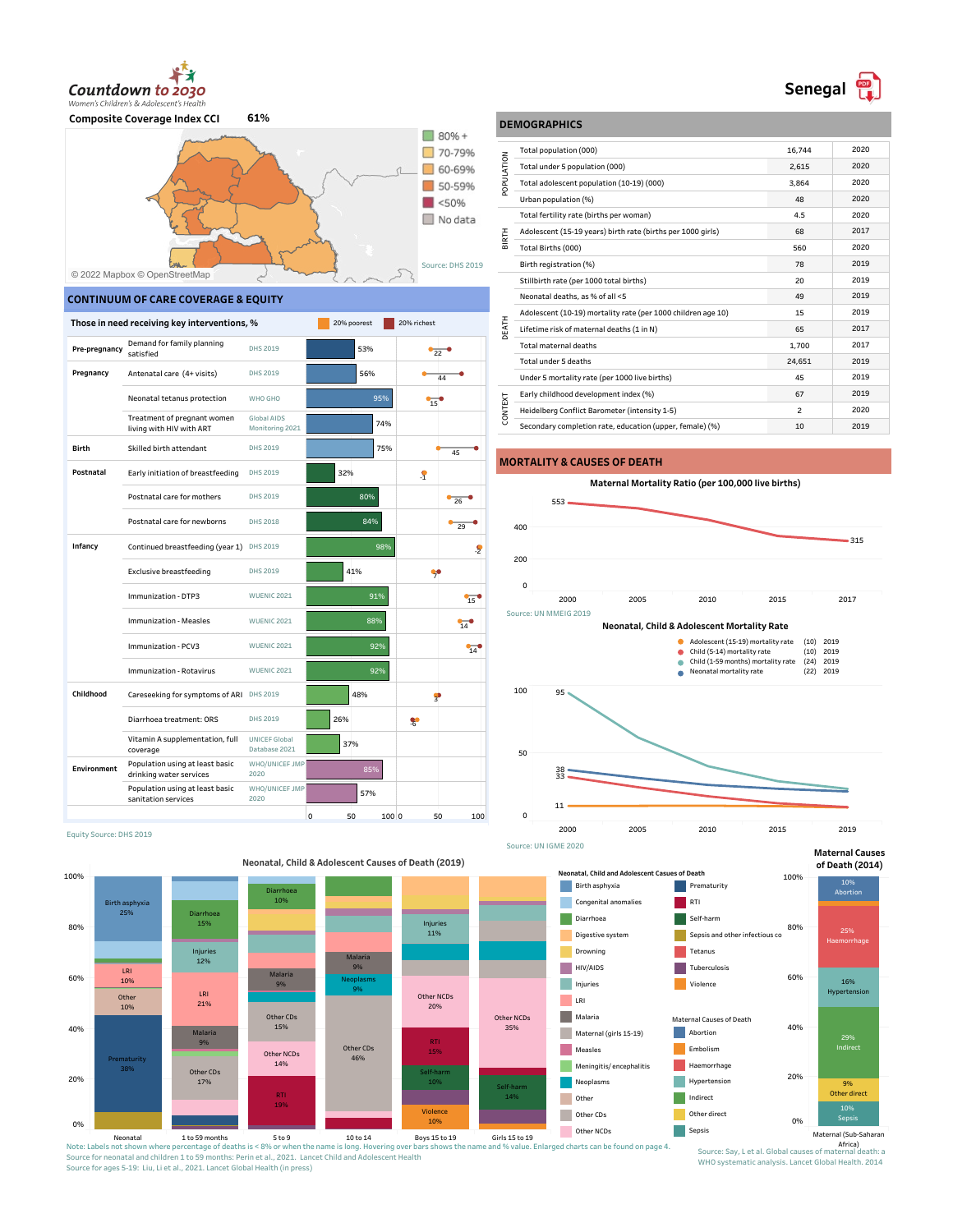

#### **BREASTFEEDING PRACTICES CHILD NUTRITIONAL STATUS NUTRITION Essential Nutrition Indicators Early initiation of breastfeeding Facility** Exclusive breastfeeding Percentage children under 5 with moderate: Prevalence of anemia in women aged 15-49 53% 2019 80% DHS 2017 DHS 2018 DHS 2019  $\bullet$ Stunting (18%) 2019 Women of reproductive age, short stature 0% 2010 Wasting  $\bullet$ (8%) 2019 100% Iron and folic acid supplements for pregnant women 65% 2019  $\bullet$ Overweight  $(2\%)$  2019 60% Baby weighed at birth 53% 2016 80% Low birth weight prevalence and the state of  $18\%$ 2015 Minimum dietary diversity (age 6-23 months) 19% 2019 40% 2016  $W$ omen (20+) with: BMI > 30 (obese)  $13\%$ 60% Women (20+) with: BMI 25-30 (overweight) 24% 2016 27% 46% Women (20+) with: BMI < 18.5 (underweight) 10% 2016 42% 41% Child BMI (age 5-9) Total Overweight and obese 10% 2016 40% 20% 34% 32% Underweight 29% 2016 30% Adolescent BMI Boys Overweight and obese 5% 2016 (age 10-19) 3% 20% Underweight 37% 2016 0% г Girls Overweight and obese 13% 2016 2012 2014 2016 2018 Underweight 22% 2016 <u>ሰ%</u> Source: UNICEF/WHO/WB Joint Child Malnutrition Estimates 2021

#### **MATERNAL & NEWBORN HEALTH**







## **ADOLESCENT REPRODUCTIVE & MATERNAL HEALTH**



#### **CHILD & ADOLESCENT HEALTH**



#### **DIARRHOEA TREATMENT**



#### **CARESEEKING FOR ARI SYMPTOMS**

Percentage of children under 5 years with symptoms of acute respiratory infection taken to appropriate health provider:



#### **ADDITIONAL CHILD HEALTH INDICATORS**

| Population sleeping under ITN or sleeping<br>in a house sprayed by IRS | 57%   | 2019 |
|------------------------------------------------------------------------|-------|------|
| Children under-5 sleeping under ITNs                                   | 65%   | 2019 |
| Careseeking for fever                                                  | 50%   | 2019 |
| Malaria diagnostics in children under-five<br>with fever               | 14%   | 2018 |
| Number of children not vaccinated with<br>DTP1                         | 38000 | 2020 |
|                                                                        |       |      |

#### **ADDITIONAL MATERNAL & NEWBORN HEALTH INDICATORS**

8%

●

**Senegal** 

| First antenatal care visit within the first<br>trimester             |  |  | 60%         | 2019 |  |
|----------------------------------------------------------------------|--|--|-------------|------|--|
| Treatment of pregnant women living with<br>HIV with ART*             |  |  | 74%         | 2020 |  |
| Intermittent preventive treatment for<br>malaria during pregnancy 3+ |  |  | 20%         | 2019 |  |
| Institutional<br>Total: 80%<br>Public: 77%<br>deliveries             |  |  | Private: 4% | 2019 |  |
| Caesarean<br>Total: 5%<br>Urban: 8%<br>section rate                  |  |  | Rural: 3%   | 2018 |  |
| *Source: Global AIDS Monitoring and UNAIDS 2021 estimates            |  |  |             |      |  |

#### **ENVIRONMENT**

Drinking water, sanitation and hygiene coverage (%), 2020



Note: Numbers may not add to 100% due to rounding Source: WHO/UNICEF Joint Monitoring Programme 2021

#### $\overline{27}$ 9 27 0 20 40 60 Under 5 mortality rate (per 1000 live births) 27 72 **ADDITIONAL EQUITY INDICATORS** 20% richest 0 20 40 60 80 100 Under-5 stunting (%)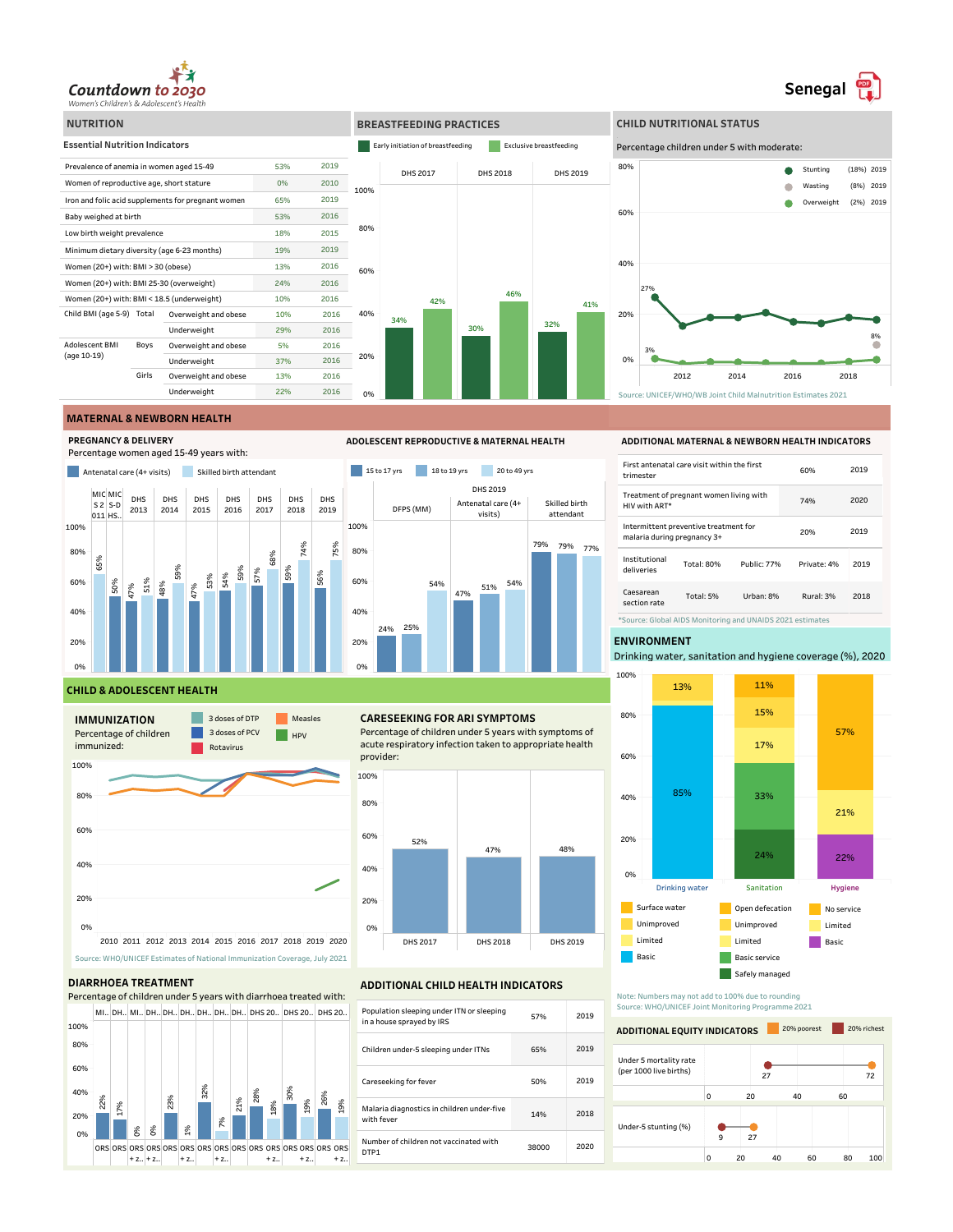

**POLICIES, SYSTEMS & FINANCING**

#### **LEGISLATIVE POLICIES**

| Legal age limit exists for adolescents to access family planning without spousal or parental |  |
|----------------------------------------------------------------------------------------------|--|
| consent                                                                                      |  |
|                                                                                              |  |
| .                                                                                            |  |

| <b>Emergency Contraception</b>                                                                               | <b>Married Adolescents</b>   | No |  |  |
|--------------------------------------------------------------------------------------------------------------|------------------------------|----|--|--|
|                                                                                                              | <b>Unmarried Adolescents</b> | No |  |  |
|                                                                                                              | <b>Married Adolescents</b>   | No |  |  |
| <b>Contraceptive Services</b>                                                                                | <b>Unmarried Adolescents</b> | No |  |  |
| Source: WHO Sexual, Reproductive, Maternal, Newborn, Child and Adolescent Health Policy Survey 2018-2019     |                              |    |  |  |
| Maternity protection (Convention 183)<br>Yes                                                                 |                              |    |  |  |
| Source: International Labour Organization, NORMLEX information system on International Labour Standards 2021 |                              |    |  |  |

**GOVERNANCE**

Costed national implementation plan(s) for reproductive, maternal, newborn, and child health available

| Combined plan                                                                                            | Yes           |
|----------------------------------------------------------------------------------------------------------|---------------|
| Plan with at least one component                                                                         | Yes           |
| <b>Maternal Death Review</b>                                                                             |               |
| A national policy to notify all maternal deaths                                                          | Yes           |
| A national maternal death review committee                                                               | Yes           |
| A subnational maternal death review committee                                                            | Yes           |
| Both national and subnational maternal death review committees                                           | Yes           |
| Frequency of the national maternal death review committee meetings                                       | Semi-annually |
| Civil society involvement in national maternal, newborn and child health<br>programs                     | Yes           |
| National coordinating body that looks at RMNCAH or its components                                        | Yes           |
| National human rights institution mandated/authorized to consider matters<br>related to RMNCAH           | Yes           |
| Source: WHO Sexual, Reproductive, Maternal, Newborn, Child and Adolescent Health Policy Survey 2018-2019 |               |

#### **SERVICE DELIVERY**

| Midwives authorized for specific tasks                                                                                             |      |      |  |  |
|------------------------------------------------------------------------------------------------------------------------------------|------|------|--|--|
| Manual removal of placenta                                                                                                         |      | Yes  |  |  |
| Administration of anticonvulsants<br>Yes                                                                                           |      |      |  |  |
| Yes<br>Administration of oxytocics                                                                                                 |      |      |  |  |
| Assisted instrumental delivery by vacuum extractor<br>Yes                                                                          |      |      |  |  |
| Yes<br>Manual vacuum aspiration for retained products                                                                              |      |      |  |  |
| Newborn resuscitation with mask<br>Yes                                                                                             |      |      |  |  |
| Yes<br>Parenteral administration of antibiotics                                                                                    |      |      |  |  |
| Source: The State of the World's Midwifery (SoWMy) 2021                                                                            |      |      |  |  |
| Density of doctors (per 10,000 population)                                                                                         | 0.88 | 2019 |  |  |
| Density of nurses and midwives (per 10,000 population)                                                                             | 5.4  | 2019 |  |  |
| Proportion of health facilities with a core set of relevant essential<br>medicines available and affordable on a sustainable basis | 8%   | 2016 |  |  |

| Legal status of abortion                                       |    |
|----------------------------------------------------------------|----|
| To save a woman's life                                         | No |
| To preserve a woman's physical health                          | No |
| To preserve a woman's mental health                            | No |
| To preserve a woman's health                                   | No |
| For economic or social reasons                                 | Nο |
| On request                                                     | No |
| In cases of rape                                               | No |
| In cases of incest                                             | No |
| In cases of foetal impairment                                  | No |
| In cases of intellectual or cognitive disability of the woman  | No |
| Source: WHO Global Abortion Policies Database, as of July 2021 |    |

Some provisions of<br>the Code included International code of marketing of breastmilk substitutes No legal measures Some provisions of Moderately aligned with the Code Substantialy aligned with the Code

Source: World Health Organization, UNICEF, IBFAN. Marketing of breast-milk substitutes: National Implementation of the international code. Status Report 2020. Geneva: World Health Organization; 2020

|                                                           | <b>Maize flour</b> | Rice          | <b>Wheat flour</b> |
|-----------------------------------------------------------|--------------------|---------------|--------------------|
| Legislation on food fortification<br>(wheat, rice, maize) | No or unknown      | No or unknown | Mandatory          |

Source: Food Fortification Initiative. Global Progress. Accessed July 2021

| <b>FINANCING</b>                                                                 |      |      |
|----------------------------------------------------------------------------------|------|------|
| Per Capita Total Expenditure on Health (US \$)                                   | \$59 | 2018 |
| Government Expenditure on Health per capita (US \$)                              | \$14 | 2018 |
| Out of pocket expenditure as % of total expenditure on health                    | 56%  | 2018 |
| General government expenditure on health as % of total government<br>expenditure | 4%   | 2018 |

Source: WHO Global Health Expenditure Database

| $ODA+ (US $)$                               |      |                     | ODA+ (US \$ millions)     |        |         |
|---------------------------------------------|------|---------------------|---------------------------|--------|---------|
| ODA+ flows to RMNCH<br>per capita           | \$10 | 2019                | Total ODA+ flows to RMNCH |        | 163.615 |
| ODA+ to CH per child<br>U <sub>5</sub>      | \$10 | 2019                | ODA+ to CH                | 55.281 |         |
|                                             |      | ODA+ to RMNCH other | 45.062                    |        |         |
| ODA+ to MNH per birth                       | \$9  | 2019                | ODA+ to MNH               | 28.243 |         |
|                                             |      |                     |                           |        |         |
| ODA+ to RH per woman<br>of reproductive age | \$21 | 2019                | ODA+ to RH                | 35.030 |         |
|                                             |      |                     |                           |        |         |

Source: Organisation for Economic Co-operation and Development's Development Assistance Committee, London School of Health and Tropical Medicine, July 2021

#### **ACRONYMS**

Source: The 2021 update, Global Health Workforce Statistics, WHO

| MATERNAL, NEWBORN, CHILD & ADOLESCENT HEALTH<br><b>INDICATORS</b>                                                                                                                                                                                                                                                                                                                                                                                                                                                                                                                                                                                                                                  | <b>CAUSES OF DEATH</b>                                                                                                                                                                                                                                                                                                                                            |
|----------------------------------------------------------------------------------------------------------------------------------------------------------------------------------------------------------------------------------------------------------------------------------------------------------------------------------------------------------------------------------------------------------------------------------------------------------------------------------------------------------------------------------------------------------------------------------------------------------------------------------------------------------------------------------------------------|-------------------------------------------------------------------------------------------------------------------------------------------------------------------------------------------------------------------------------------------------------------------------------------------------------------------------------------------------------------------|
| <b>ART</b> = Antiretroviral therapy<br>BMI = Body mass index<br>CCI= Composite coverage index<br>$CH = Child$ health<br>DFPS(MM) = Demand for family planning satisfied with modern methods<br>DTP1 = 1st dose of diphtheria, tetanus toxoid, and pertussis vaccine<br>DTP3 = 3rd dose of diphtheria, tetanus toxoid, and pertussis vaccine<br>HPV = Human papillomavirus<br>ITNs = Insecticide-treated nets<br>MNH= Maternal and newborn health<br>ODA+ = Official development assistance and development finance<br>ORS = Oral rehydration solution<br>PCV3 = 3rd dose of pneumococcal conjugate vaccine<br>RH = Reproductive health<br>RMNCH = Reproductive, maternal, newborn and child health | LRI = Lower respiratory infection<br>RTI = Road traffic injuries                                                                                                                                                                                                                                                                                                  |
|                                                                                                                                                                                                                                                                                                                                                                                                                                                                                                                                                                                                                                                                                                    | ORGANIZATIONS, WORKING GROUPS & DATA<br>SOURCES                                                                                                                                                                                                                                                                                                                   |
|                                                                                                                                                                                                                                                                                                                                                                                                                                                                                                                                                                                                                                                                                                    | DHS = Demographic and Health Survey<br>IGME = United Nations Inter-Agency Group for Child Mo<br>Estimation<br>MICS = Multiple Indicator Cluster Survey<br><b>MMEIG</b> = UN Maternal Mortality Estimation Interagenc<br>NS = National Survey<br><b>UNICEF</b> = United Nations International Children's Fund<br>WB= World Bank<br>WHO = World Health Organization |

**ADDITIONAL INFORMATION AND SDG TARGETS ON MATERN..** The map includes the CCI by region. The CCI summarizes coverage for

MNCH using a single number. It is calculated as the weighted mean of 8 interventions: demand for family planning satisfied with modern methods, antenatal care (4+ visits), skilled birth attendant, careseeking for acute respiratory infections, ORS, BCG, DTP3 and measles.

**·** ODA+ refers to the official development assistance estimates generated by LSHTM using the Muskoka 2 method. The methodological approach is explained in detail in the annexes.

**·** SDG 3.1: By 2030, reduce the global maternal mortality ratio to less than 70 per 100,000 live births

**·** SDG 3.2: By 2030, end preventable deaths of newborns and children under 5 years of age, with all countries aiming to reduce neonatal mortality to at least as low as 12 per 1,000 live birth and under-5 mortality to at least as low as 25 per 1,000 live births.

#### **ACKNOWLEDGEMENTS**

The country profile was prepared by the Countdown profile team in consultation with the Technical Working Group of Countdown to 2030. The Countdown profile team includes UNICEF, University of North Carolina-Chapel Hill, and North Carolina State University.

**Child Mortality** 

**Meragency Group** 

# **Senegal**